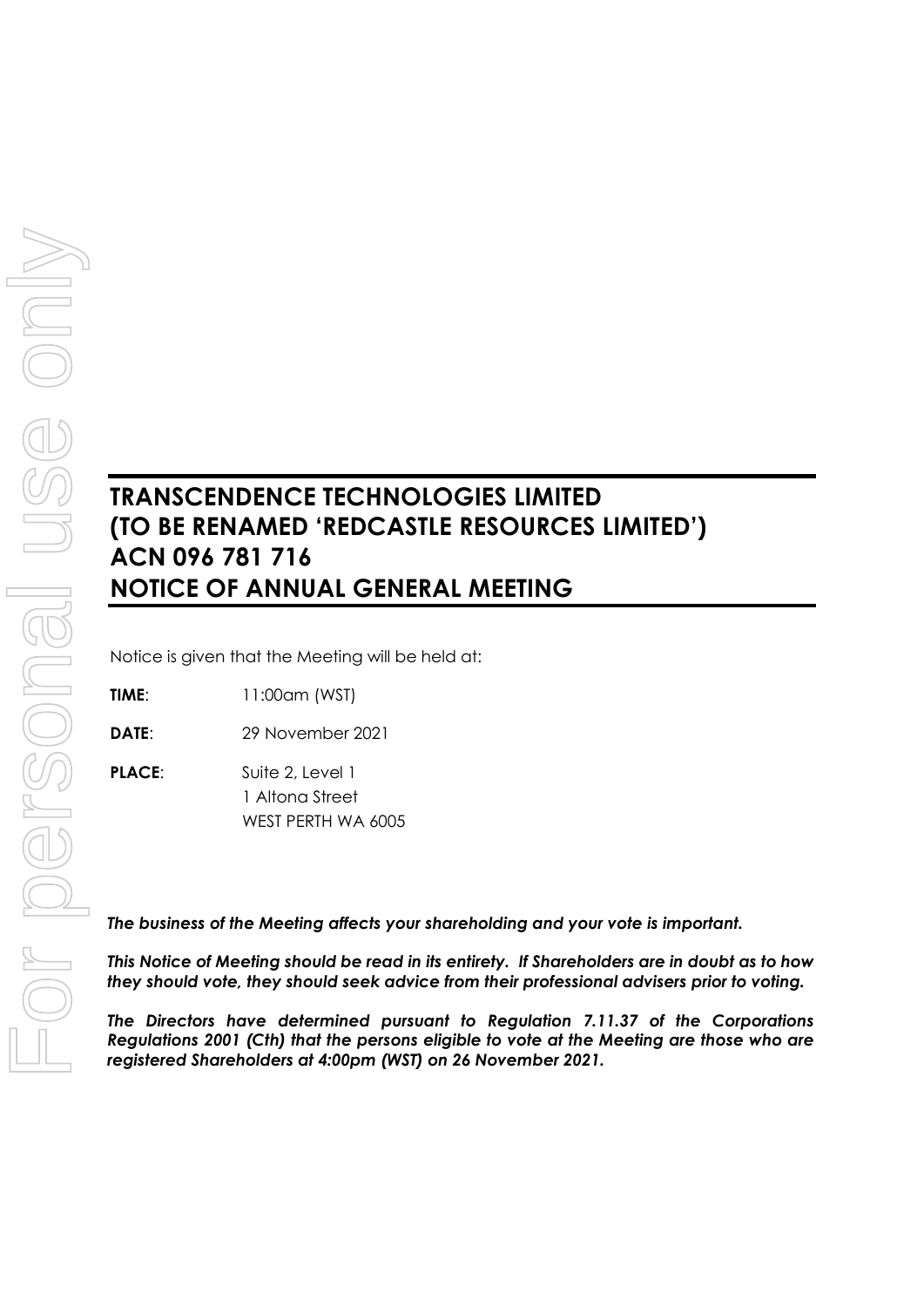# **BUSINESS OF THE MEETING**

# **AGENDA**

#### **1. FINANCIAL STATEMENTS AND REPORTS**

To receive and consider the annual financial report of the Company for the financial year ended 30 June 2021 together with the declaration of the Directors, the Director's report, the Remuneration Report and the auditor's report.

#### **2. RESOLUTION 1 – ADOPTION OF REMUNERATION REPORT**

To consider and, if thought fit, to pass, with or without amendment, the following resolution as a **non-binding resolution**:

*"That, for the purposes of section 250R(2) of the Corporations Act and for all other purposes, approval is given for the adoption of the Remuneration Report as contained in the Company's annual financial report for the financial year ended 30 June 2021."*

#### **Note: the vote on this Resolution is advisory only and does not bind the Directors or the Company.**

A voting prohibition statement applies to this Resolution. Please see below.

#### **3. RESOLUTION 2 – ELECTION OF DIRECTOR – MR MAURO PICCINI**

To consider and, if thought fit, to pass, with or without amendment, the following resolution as an **ordinary resolution**:

*"That, for the purpose of clause 14.4 of the Constitution, Listing Rule 14.4 and for all other purposes, Mr Mauro Piccini, a Director, who was appointed casually on 28 June 2021, retires, and being eligible, is elected as a Director."*

#### **4. RESOLUTION 3 – RE-ELECTION OF DIRECTOR – MR JEREMY KING**

To consider and, if thought fit, to pass, with or without amendment, the following resolution as an **ordinary resolution**:

*"That, for the purpose of clause 14.2 of the Constitution (and if required, ASX Listing Rule 14.5) and for all other purposes, Mr Jeremy King, a Director, retires by rotation, and being eligible, is re-elected as a Director."*

#### **5. RESOLUTION 4 – APPROVAL OF 7.1A MANDATE**

To consider and, if thought fit, to pass the following resolution as a **special resolution**:

*"That, for the purposes of Listing Rule 7.1A and for all other purposes, approval is given for the Company to issue up to that number of Equity Securities equal to 10% of the issued capital of the Company at the time of issue, calculated in accordance with the formula prescribed in Listing Rule 7.1A.2 and otherwise on the terms and conditions set out in the Explanatory Statement."*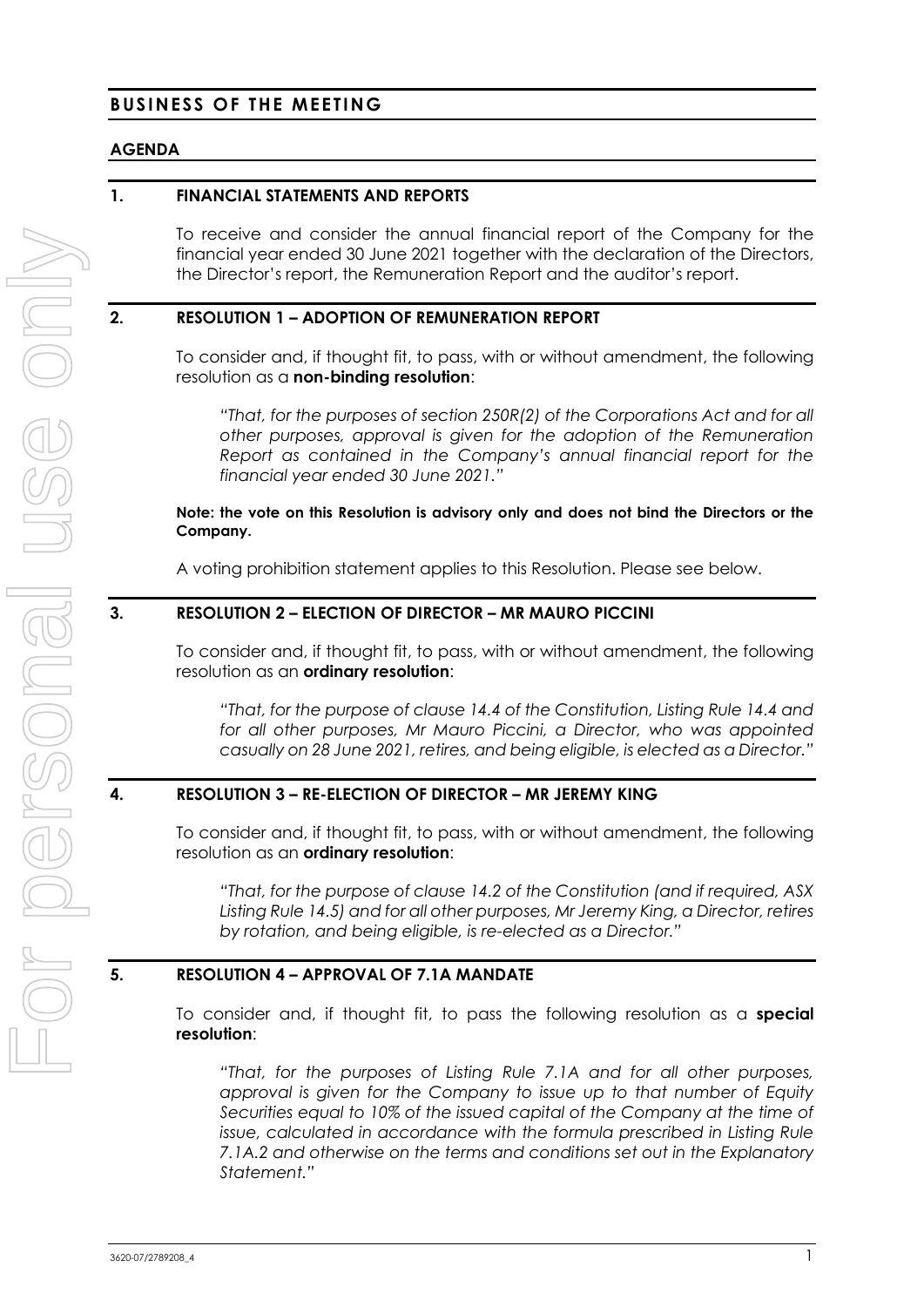#### **Dated: 19 October 2021**

#### **By order of the Board**

**Sarah Smith Company Secretary**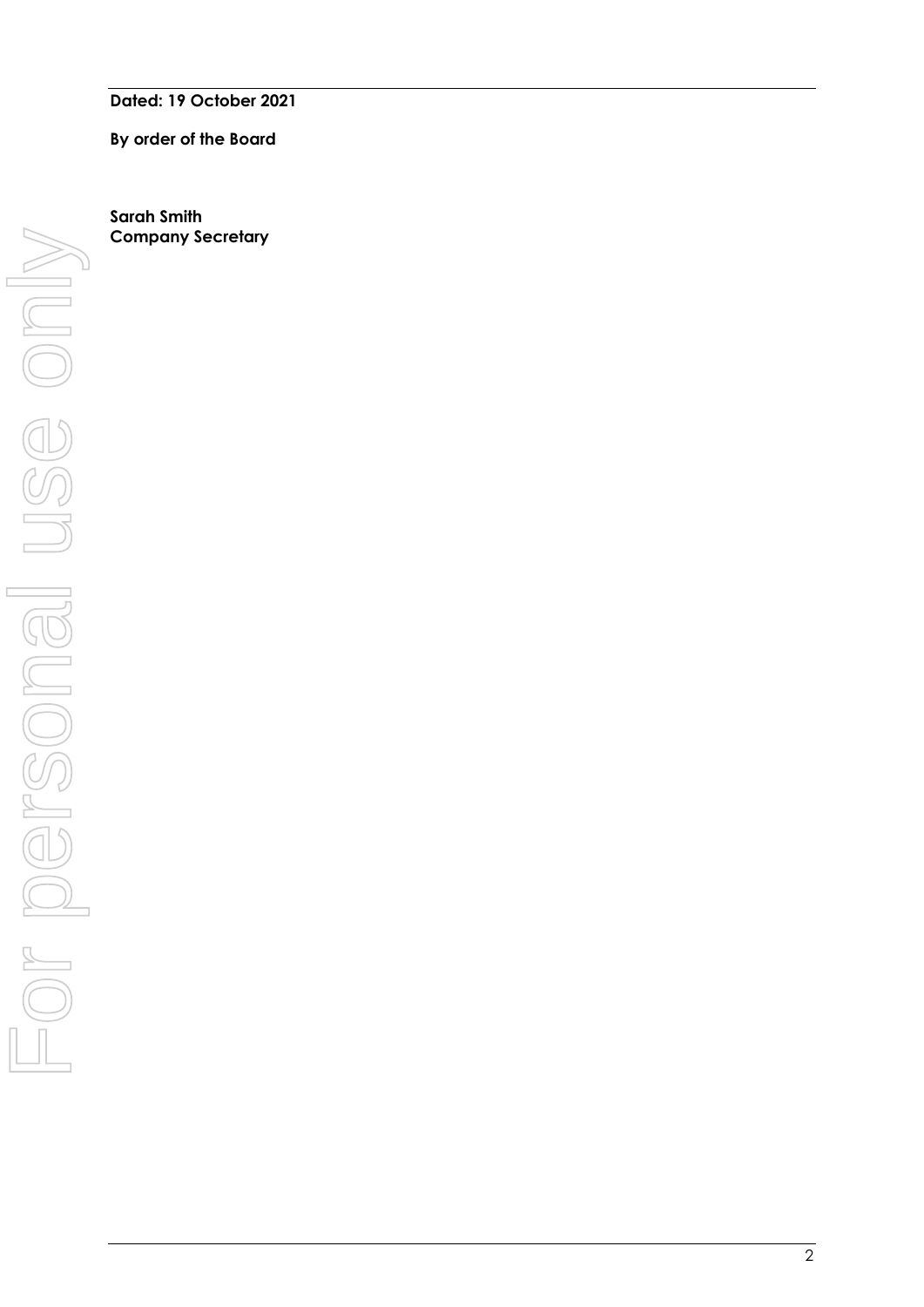#### **Voting Prohibition Statements**

| <b>Resolution 1 – Adoption of</b><br><b>Remuneration Report</b> |     | A vote on this Resolution must not be cast (in any capacity) by or on behalf of<br>either of the following persons:                                                                           |
|-----------------------------------------------------------------|-----|-----------------------------------------------------------------------------------------------------------------------------------------------------------------------------------------------|
|                                                                 | (a) | a member of the Key Management Personnel, details of whose<br>remuneration are included in the Remuneration Report; or                                                                        |
|                                                                 | (b) | a Closely Related Party of such a member.                                                                                                                                                     |
|                                                                 |     | However, a person (the <b>voter</b> ) described above may cast a vote on this<br>Resolution as a proxy if the vote is not cast on behalf of a person described<br>above and either:           |
|                                                                 | (a) | the voter is appointed as a proxy by writing that specifies the way the<br>proxy is to vote on this Resolution; or                                                                            |
|                                                                 | (b) | the voter is the Chair and the appointment of the Chair as proxy:                                                                                                                             |
|                                                                 |     | (i)<br>does not specify the way the proxy is to vote on this<br>Resolution; and                                                                                                               |
|                                                                 |     | expressly authorises the Chair to exercise the proxy even though this Resolution<br>is connected directly or indirectly with the remuneration of a member of the Key<br>Management Personnel. |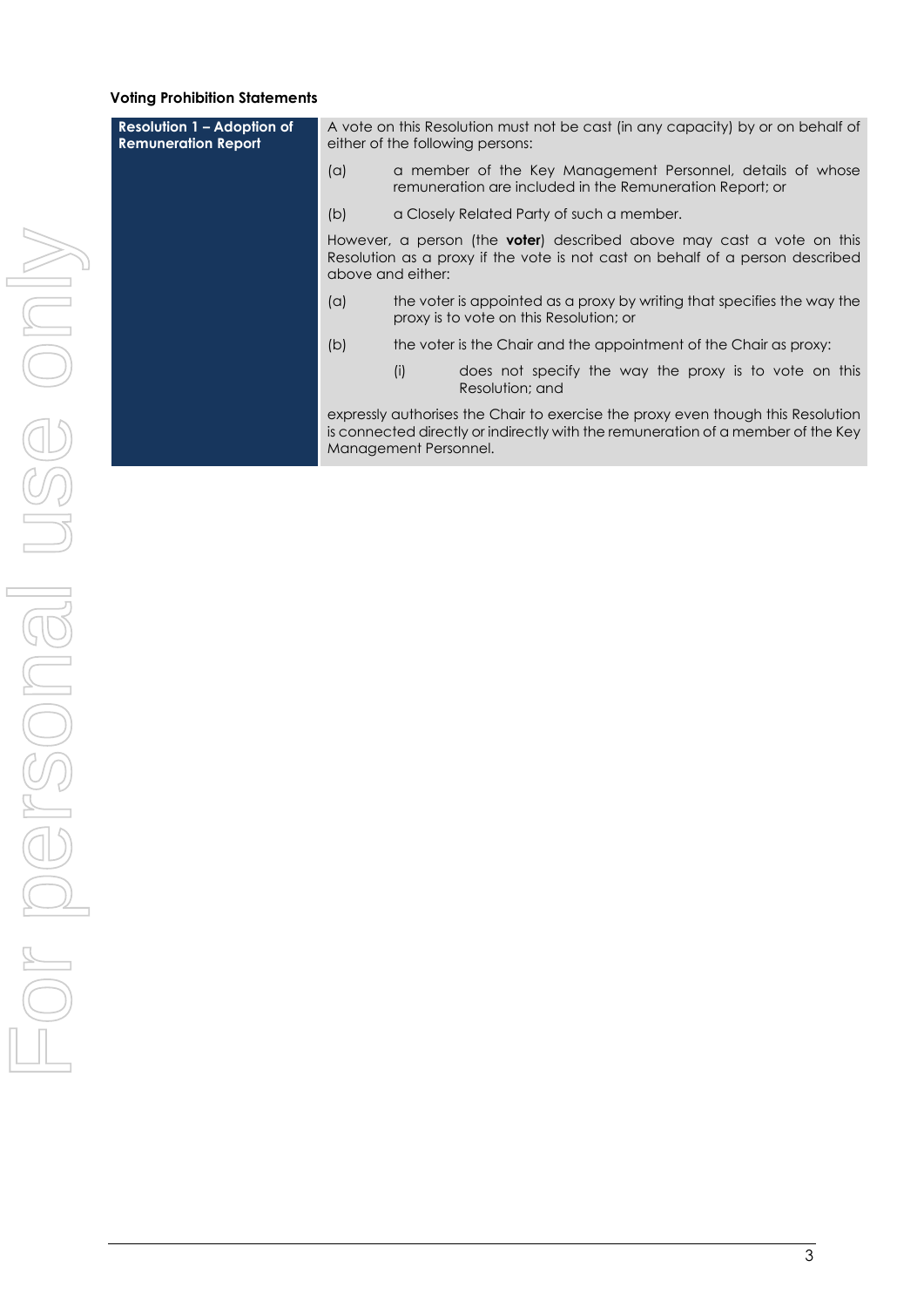#### **Voting by proxy**

To vote by proxy, please complete and sign the enclosed Proxy Form and return by the time and in accordance with the instructions set out on the Proxy Form.

In accordance with section 249L of the Corporations Act, Shareholders are advised that:

- each Shareholder has a right to appoint a proxy;
- the proxy need not be a Shareholder of the Company; and
- a Shareholder who is entitled to cast two or more votes may appoint two proxies and may specify the proportion or number of votes each proxy is appointed to exercise. If the member appoints two proxies and the appointment does not specify the proportion or number of the member's votes, then in accordance with section 249X(3) of the Corporations Act, each proxy may exercise one-half of the votes.

Shareholders and their proxies should be aware that:

- if proxy holders vote, they must cast all directed proxies as directed; and
- any directed proxies which are not voted will automatically default to the Chair, who must vote the proxies as directed.

#### **Voting in person**

To vote in person, attend the Meeting at the time, date and place set out above.

*Should you wish to discuss the matters in this Notice of Meeting please do not hesitate to contact the Company Secretary on +61 8 6559 1792.*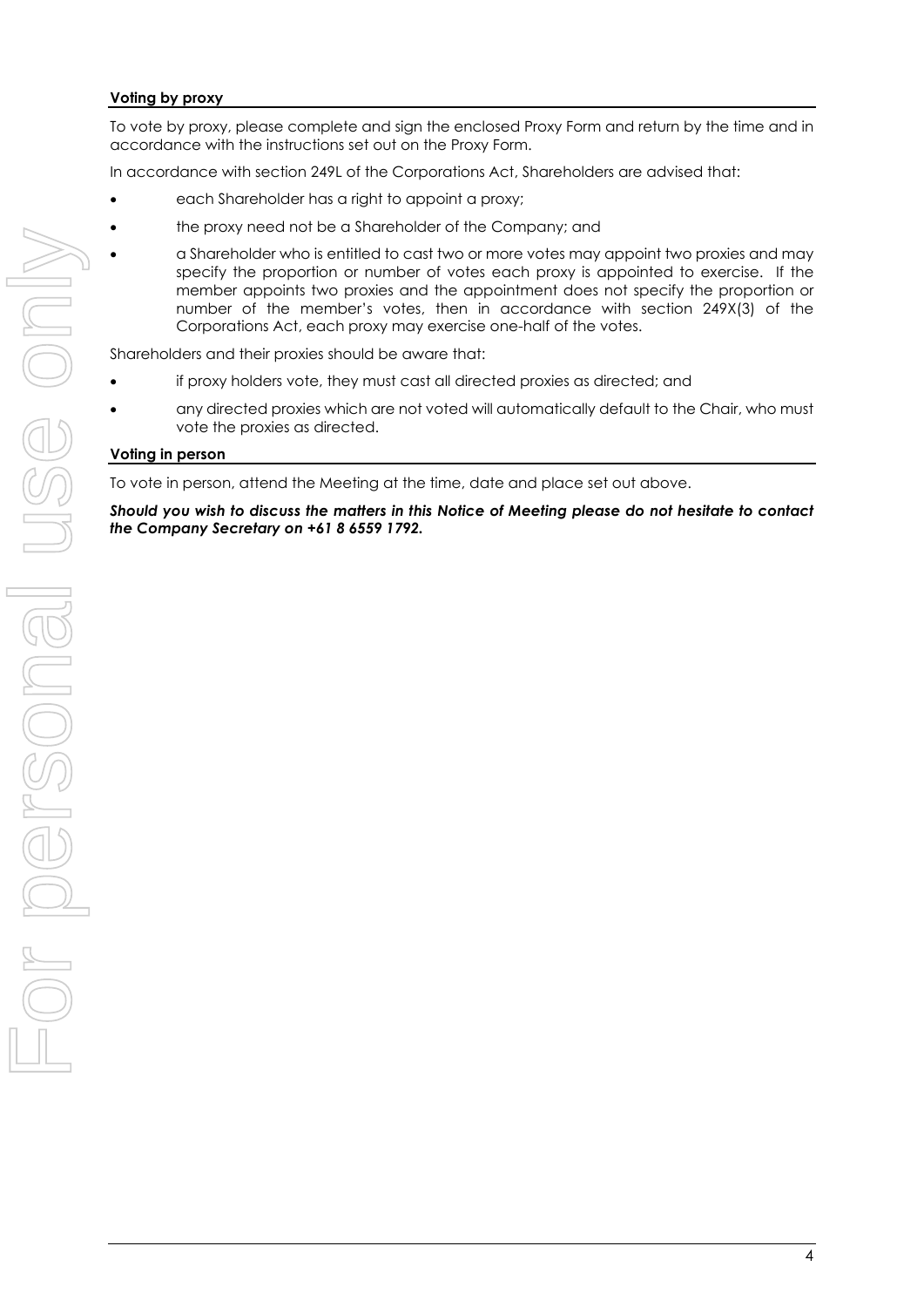# **EXPLANATORY STATEMENT**

This Explanatory Statement has been prepared to provide information which the Directors believe to be material to Shareholders in deciding whether or not to pass the Resolutions.

#### **1. FINANCIAL STATEMENTS AND REPORTS**

In accordance with the Corporations Act, the business of the Meeting will include receipt and consideration of the annual financial report of the Company for the financial year ended 30 June 2021 together with the declaration of the Directors, the Directors' report, the Remuneration Report and the auditor's report.

The Company will not provide a hard copy of the Company's annual financial report to Shareholders unless specifically requested to do so. The Company's annual financial report is available on its website at www.tt-limited.com.

# **2. RESOLUTION 1 – ADOPTION OF REMUNERATION REPORT**

#### **2.1 General**

The Corporations Act requires that at a listed company's annual general meeting, a resolution that the remuneration report be adopted must be put to the shareholders. However, such a resolution is advisory only and does not bind the company or the directors of the company.

The remuneration report sets out the company's remuneration arrangements for the directors and senior management of the company. The remuneration report is part of the directors' report contained in the annual financial report of the company for a financial year.

The chair of the meeting must allow a reasonable opportunity for its shareholders to ask questions about or make comments on the remuneration report at the annual general meeting.

# **2.2 Voting consequences**

A company is required to put to its shareholders a resolution proposing the calling of another meeting of shareholders to consider the appointment of directors of the company (**Spill Resolution**) if, at consecutive annual general meetings, at least 25% of the votes cast on a remuneration report resolution are voted against adoption of the remuneration report and at the first of those annual general meetings a Spill Resolution was not put to vote. If required, the Spill Resolution must be put to vote at the second of those annual general meetings.

If more than 50% of votes cast are in favour of the Spill Resolution, the company must convene a shareholder meeting (**Spill Meeting**) within 90 days of the second annual general meeting.

All of the directors of the company who were in office when the directors' report (as included in the company's annual financial report for the most recent financial year) was approved, other than the managing director of the company, will cease to hold office immediately before the end of the Spill Meeting but may stand for re-election at the Spill Meeting.

Following the Spill Meeting those persons whose election or re-election as directors of the company is approved will be the directors of the company.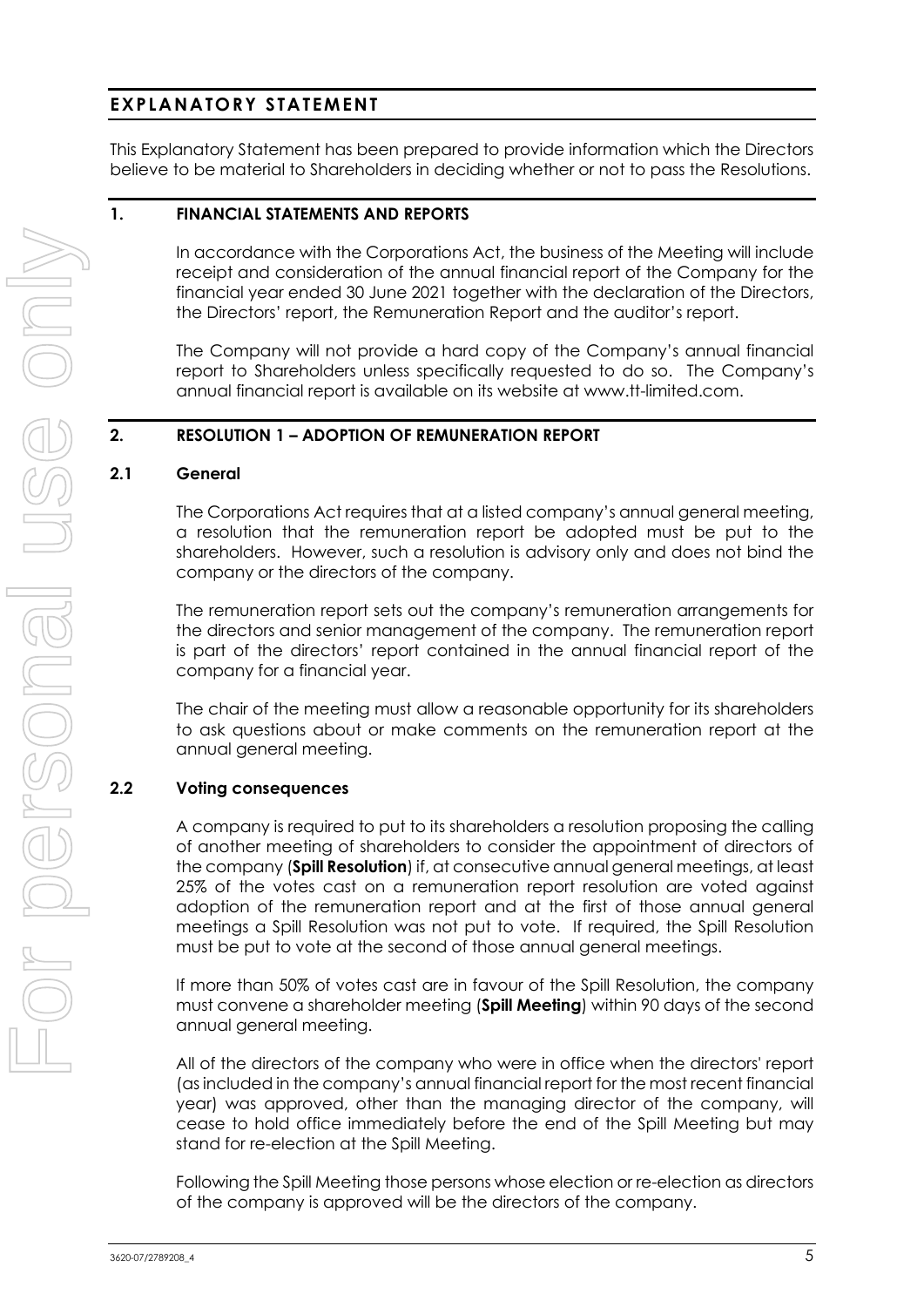#### **2.3 Previous voting results**

At the Company's previous annual general meeting the votes cast against the remuneration report considered at that annual general meeting were less than 25%. Accordingly, the Spill Resolution is not relevant for this Annual General Meeting.

# **3. RESOLUTION 2 – ELECTION OF DIRECTOR – MR MAURO PICCINI**

# **3.1 General**

The Constitution allows the Directors to appoint at any time a person to be a Director either to fill a casual vacancy or as an addition to the existing Directors, but only where the total number of Directors does not at any time exceed the maximum number specified by the Constitution.

Pursuant to the Constitution and Listing Rule 14.4, any Director so appointed holds office only until the next annual general meeting and is then eligible for election by Shareholders but shall not be taken into account in determining the Directors who are to retire by rotation (if any) at that meeting.

Mr Mauro Piccini, having been appointed by other Directors on 28 June 2021 in accordance with the Constitution, will retire in accordance with the Constitution and Listing Rule 14.4 and being eligible, seeks election from Shareholders.

# **3.2 Qualifications and other material directorships**

Mr Piccini is a Chartered Accountant (CA) and a member of the Governance Institute of Australia (GIA). Mr Piccini spent 7 years at the ASX and possesses core competencies in publicly listed and unlisted company secretarial, administration and governance disciplines. Mr Piccini specialises in corporate advisory matters, company secretarial and financial management services for ASX listed companies, capital raisings and IPOs, due diligence reviews and ASX and ASIC compliance. Mr Piccini regularly advises ASX listed companies on a range of corporate matters and has acted as the Company Secretary of a number of ASX listed and unlisted companies. Mr Piccini also currently serves on the Board of The Pioneer Development Fund (Aust) Limited.

# **3.3 Independence**

Mr Piccini has no interests, position or relationship that might influence, or reasonably be perceived to influence, in a material respect his capacity to bring an independent judgement to bear on issues before the Board and to act in the best interest of the Company as a whole rather than in the interests of an individual security holder or other party.

If elected the Board considers Mr Piccini will be an independent Director.

# **3.4 Other material information**

The Company conducts appropriate checks on the background and experience of candidates before their appointment to the Board. These include checks as to a person's experience, educational qualifications, character, criminal record and bankruptcy history. The Company undertook such checks prior to the appointment of Mr Piccini.

Mr Piccini has confirmed that he considers he will have sufficient time to fulfil his responsibilities as a Non-Executive Director of the Company and does not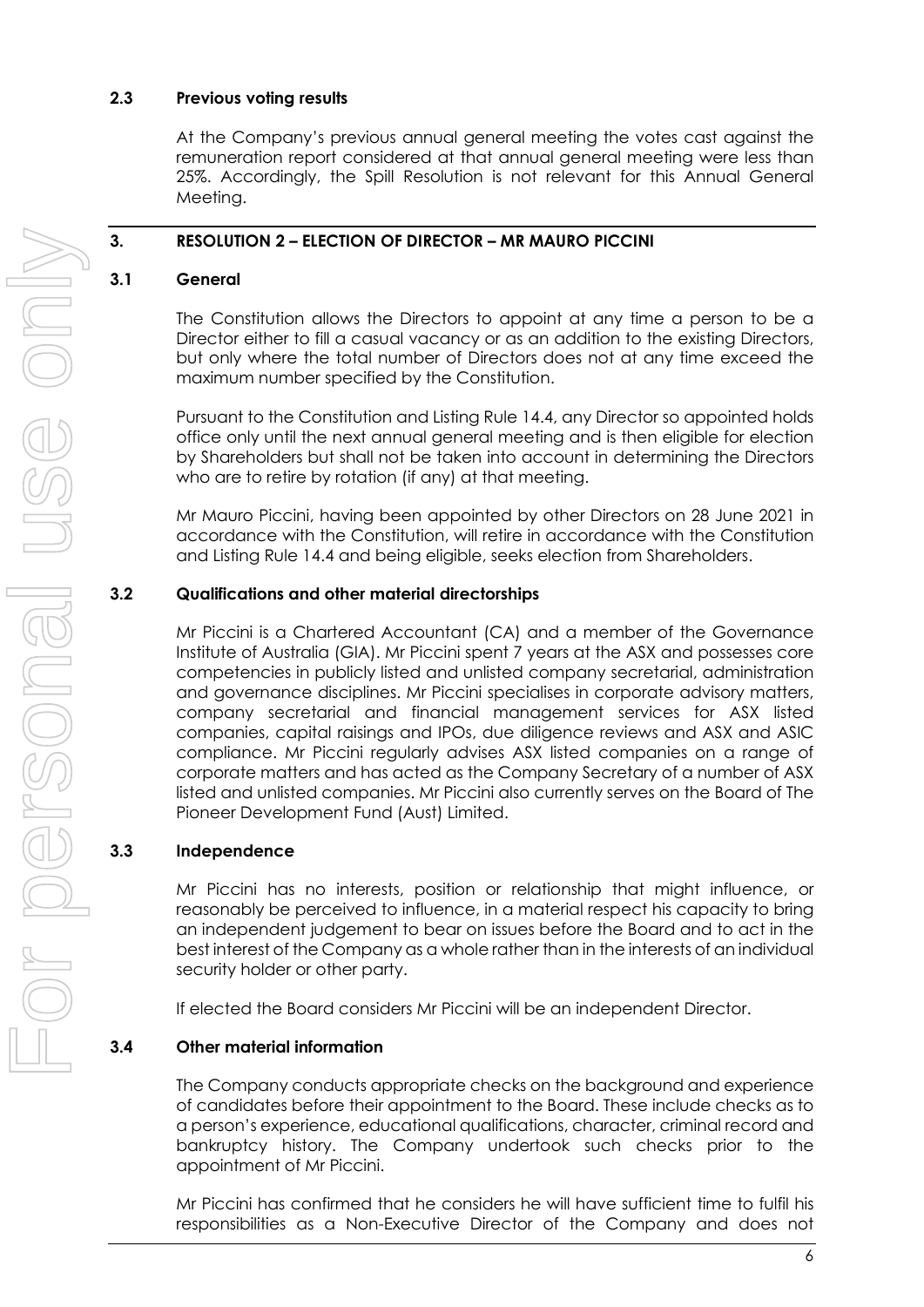consider that any other commitment will interfere with his availability to perform his duties as a Non-Executive Director of the Company.

# **3.5 Board recommendation**

The Board has reviewed Mr Piccini's performance since his appointment to the Board and considers that Mr Piccini's skills and experience will continue to enhance the Board's ability to perform its role. Accordingly, the Board supports the election of Mr Piccini and recommends that Shareholders vote in favour of Resolution 2.

# **4. RESOLUTION 3 – RE-ELECTION OF DIRECTOR – MR JEREMY KING**

# **4.1 General**

The Constitution sets out the requirements for determining which Directors are to retire by rotation at an annual general meeting.

Mr Jeremy King, who has served as a Director since 8 June 2016, retires by rotation and seeks re-election.

# **4.2 Qualifications and other material directorships**

Mr King is a corporate advisor and lawyer with over 20 years' experience in domestic and international legal, financial and corporate matters. Mr King spent several years in London where he worked with Allen & Overy LLP and Debevoise & Plimpton LLP and has extensive corporate experience, particularly in relation to cross-border private equity, leveraged buy-out acquisitions and acting for financial institutions and corporate issuers in respect of various equity capital raising. Mr King has significant ASX company experience as a Board member across resource and technology companies. Mr King currently holds a number of directorships in other ASX listed companies including executive director of Red Mountain Mining Limited; non-executive director ECS Botanics Holdings Ltd; nonexecutive director of Smart Parking Limited; non-executive director of Burgundy Diamond Mines Limited; and non-executive director of Sultan Resources Limited.

# **4.3 Independence**

If re-elected the Board considers that Mr King will be an independent Director.

# **4.4 Board recommendation**

The Board has reviewed Mr King's performance since his appointment to the Board and considers that Mr King's skills and experience will continue to enhance the Board's ability to perform its role. Accordingly, the Board supports the reelection of Mr King and recommends that Shareholders vote in favour of Resolution 3.

# **5. RESOLUTION 4 – APPROVAL OF 7.1A MANDATE**

# **5.1 General**

Broadly speaking, and subject to a number of exceptions, Listing Rule 7.1 limits the amount of Equity Securities that a listed company can issue without the approval of its shareholders over any 12 month period to 15% of the fully paid ordinary securities it had on issue at the start of that period.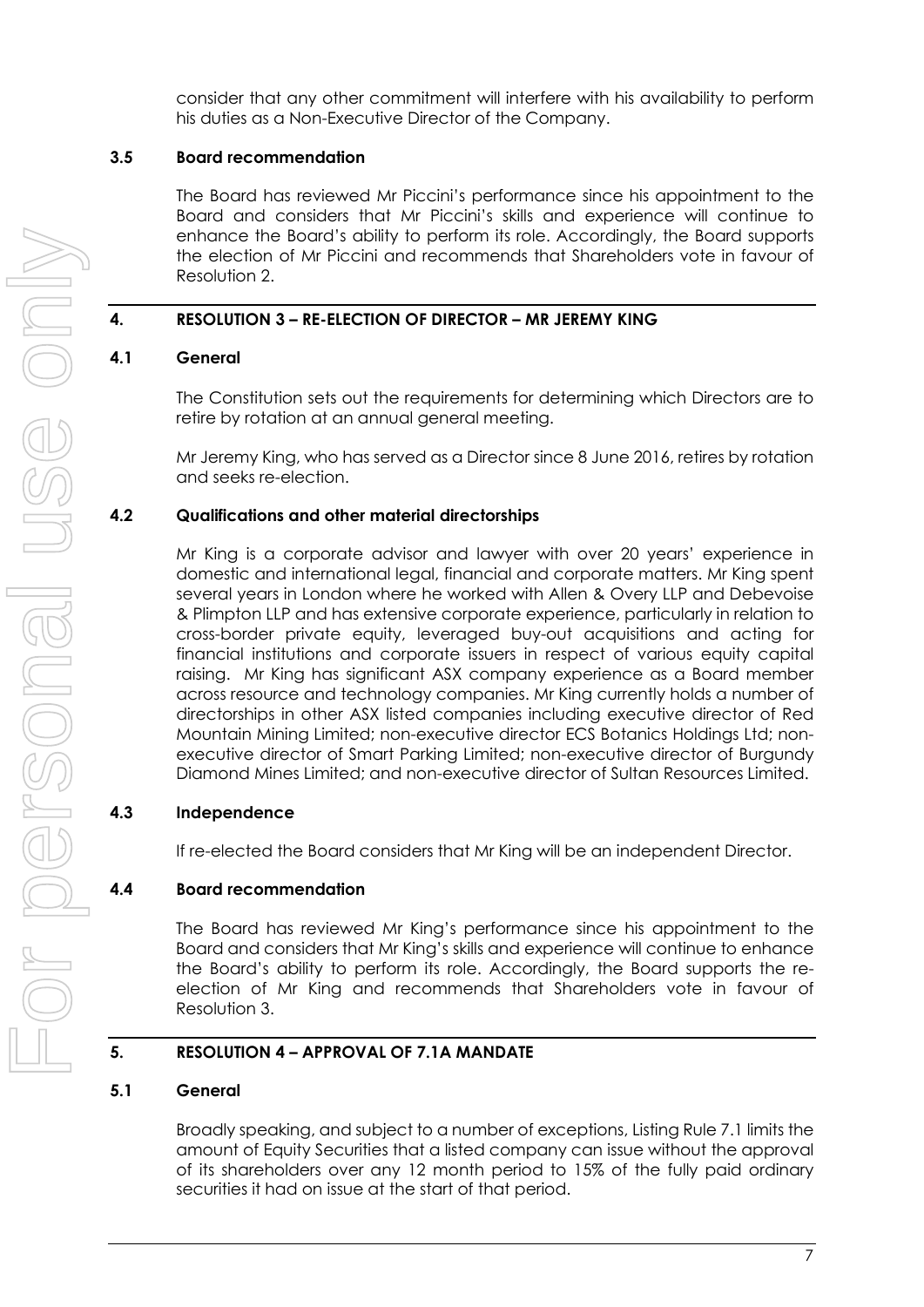However, under Listing Rule 7.1A, an eligible entity may seek shareholder approval by way of a special resolution passed at its annual general meeting to increase this 15% limit by an extra 10% to 25% (**7.1A Mandate**).

An 'eligible entity' means an entity which is not included in the S&P/ASX 300 Index and has a market capitalisation of \$300,000,000 or less. The Company is an eligible entity for these purposes.

The Company is an eligible entity as it is not included in the S&P/ASX 300 Index and (following its re-compliance, as detailed in the Company's notice of meeting dated 10 September 2021 (**September Notice**)) has a market capitalisation of \$6,565,680, based on the issue price of Shares pursuant to the Company's proposed re-compliance and Public Offer. The Company notes that this calculation is inclusive of the following Shares proposed to be issued under its September Notice:

- (a) 225,000,000 Shares at an issue price of \$0.02 per Share to raise a minimum of \$4,500,000 (**Public Offer**); and
- (b) 42,500,000 Shares at a deemed issue price of \$0.02 per Share to the vendors of the Redcastle Gold Project.

Please refer to the September Notice and the Company's prospectus dated 20 September 2021 for further information regarding the proposed issues of Shares.

Resolution 4 seeks Shareholder approval by way of special resolution for the Company to have the additional 10% placement capacity provided for in Listing Rule 7.1A to issue Equity Securities without Shareholder approval.

If Resolution 4 is passed, the Company will be able to issue Equity Securities up to the combined 25% limit in Listing Rules 7.1 and 7.1A without any further Shareholder approval.

If Resolution 4 is not passed, the Company will not be able to access the additional 10% capacity to issue Equity Securities without Shareholder approval under Listing Rule 7.1A, and will remain subject to the 15% limit on issuing Equity Securities without Shareholder approval set out in Listing Rule 7.1.

# **5.2 Technical information required by Listing Rule 7.1A**

Pursuant to and in accordance with Listing Rule 7.3A, the information below is provided in relation to Resolution 4:

# (a) **Period for which the 7.1A Mandate is valid**

The 7.1A Mandate will commence on the date of the Meeting and expire on the first to occur of the following:

- (i) the date that is 12 months after the date of this Meeting;
- (ii) the time and date of the Company's next annual general meeting; and
- (iii) the time and date of approval by Shareholders of any transaction under Listing Rule 11.1.2 (a significant change in the nature or scale of activities) or Listing Rule 11.2 (disposal of the main undertaking).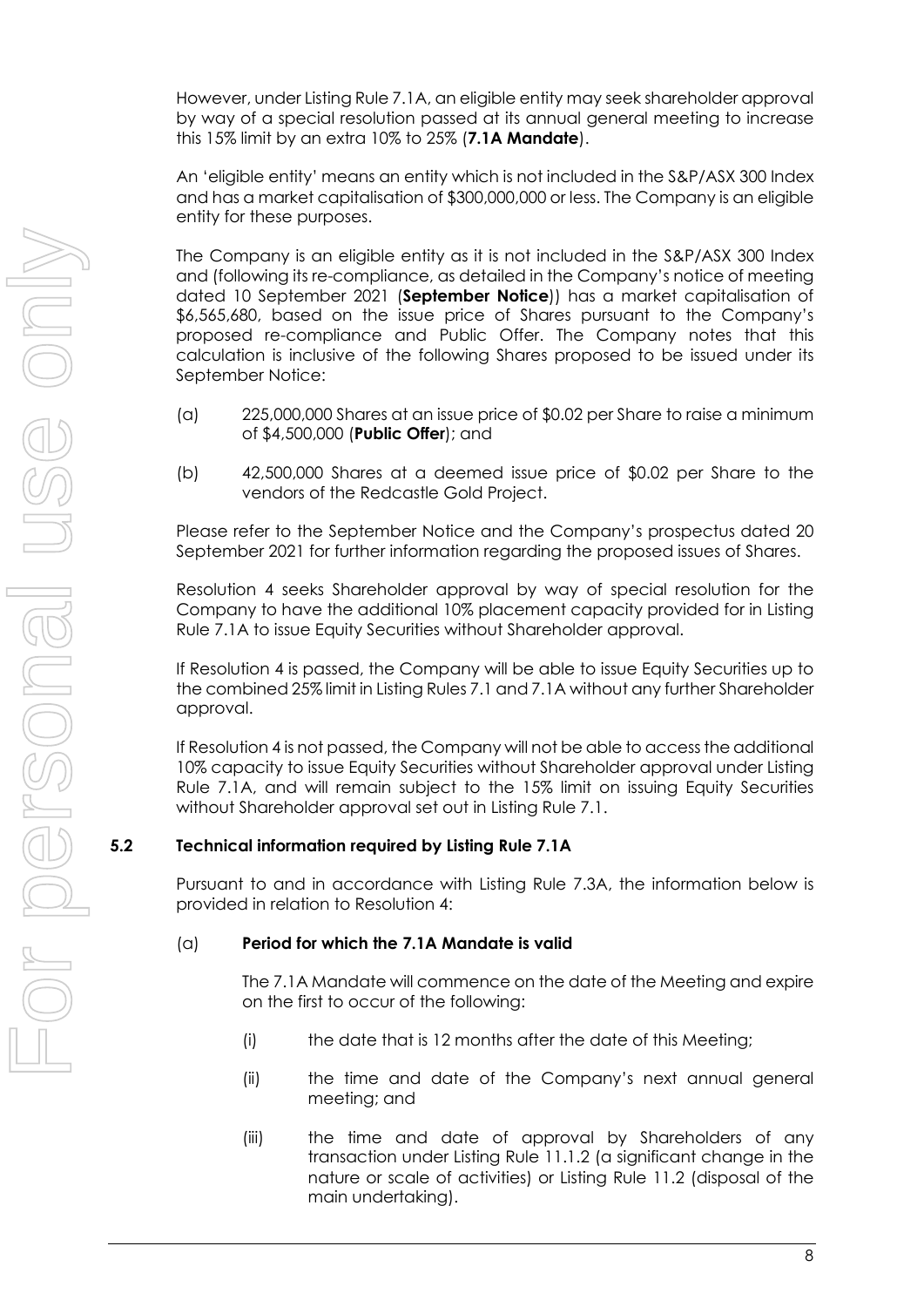# (b) **Minimum price**

Any Equity Securities issued under the 7.1A Mandate must be in an existing quoted class of Equity Securities and be issued at a minimum price of 75% of the volume weighted average price of Equity Securities in that class, calculated over the 15 trading days on which trades in that class were recorded immediately before:

- (i) the date on which the price at which the Equity Securities are to be issued is agreed by the entity and the recipient of the Equity Securities; or
- (ii) if the Equity Securities are not issued within 10 trading days of the date in Section 5.2(b)(i), the date on which the Equity Securities are issued.

#### (c) **Use of funds raised under the 7.1A Mandate**

The Company intends to use funds raised from issues of Equity Securities under the 7.1A Mandate for:

- (i) the acquisition of new resources, assets and investments (including expenses associated with such an acquisition);
- (ii) continued exploration expenditure on the Company's current assets/or projects;
- (iii) the development of the Company's current business; and
- (iv) general working capital.

#### (d) **Risk of Economic and Voting Dilution**

Any issue of Equity Securities under the 7.1A Mandate will dilute the interests of Shareholders who do not receive any Shares under the issue.

If Resolution 4 is approved by Shareholders and the Company issues the maximum number of Equity Securities available under the 7.1A Mandate, the economic and voting dilution of existing Shares would be as shown in the table below.

The tables below show the dilution of existing Shareholders:

- (i) prior to the passing of the resolutions set out in the September Notice (**Prior Capital Structure**); and
- (ii) on completion of the Company's proposed re-instatement to the official list of the ASX (**Re-instatement Capital Structure**).

calculated in accordance with the formula outlined in Listing Rule 7.1A.2, on the basis of the consolidated market price of \$0.02, consistent with the Public Offer,

The tables also show the voting dilution impact where the number of Shares on issue (Variable A in the formula) changes and the economic dilution where there are changes in the issue price of Shares issued under the 7.1A Mandate.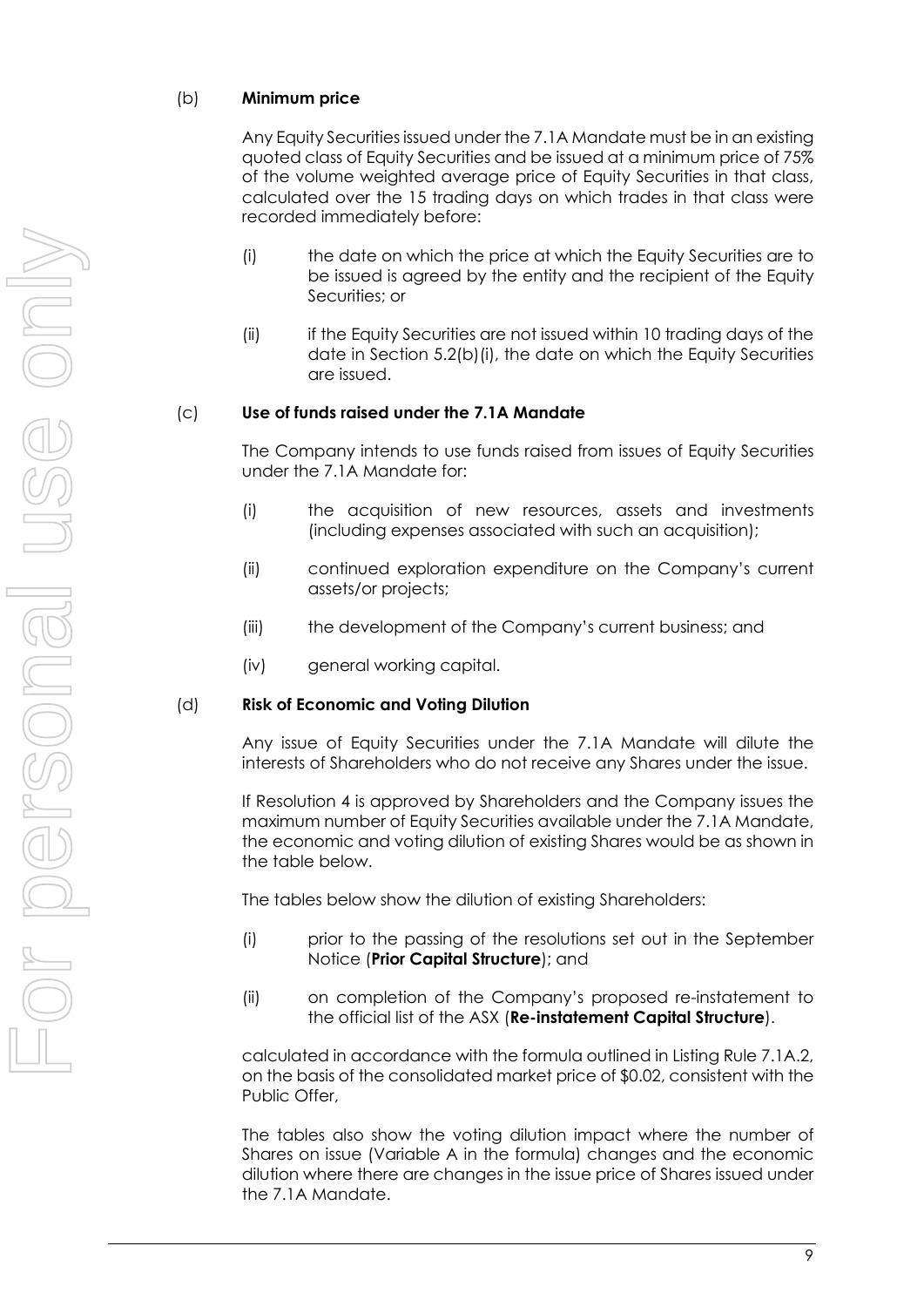#### *Prior Capital Structure*

|                                        |                              |                             | <b>Dilution</b> |                       |                 |
|----------------------------------------|------------------------------|-----------------------------|-----------------|-----------------------|-----------------|
|                                        |                              |                             |                 | <b>Issue Price</b>    |                 |
| Number of Shares on Issue              |                              | <b>Shares</b><br>issued -   | \$0.010         | \$0.020               | \$0.030         |
| (Variable A in Listing Rule<br>7.1A.2) |                              | 10%<br>voting<br>dilution   | 50%<br>decrease | <b>Issue</b><br>Price | 50%<br>increase |
|                                        |                              |                             |                 | <b>Funds Raised</b>   |                 |
| Current                                | 60,783,999<br><b>Shares</b>  | 6.078.399<br><b>Shares</b>  | \$60,783        | \$121,567             | \$182,351       |
| 50%<br><i>increase</i>                 | 91.175.999<br><b>Shares</b>  | 9,117,599<br><b>Shares</b>  | \$91,175        | \$182,351             | \$273,527       |
| 100%<br>increase                       | 121,567,998<br><b>Shares</b> | 12,156,799<br><b>Shares</b> | \$121,567       | \$243,135             | \$364,703       |

#### **The table above uses the following assumptions:**

- 1. As at the date of the Meeting, there will be approximately 60,783,999 Shares on issue, subject to rounding pursuant to the consolidation approved at the Company's general meeting on 12 October 2021.
- 2. The issue price set out above is based on the number of Shares on issue and the proposed price of Shares on the ASX on the date which the Company's Securities are re-admitted for trading (being \$0.02).
- 3. The Company issues the maximum possible number of Equity Securities under the 7.1A Mandate.
- 4. The Company has not issued any Equity Securities in the 12 months prior to the Meeting that were not issued under an exception in Listing Rule 7.2 or with approval under Listing Rule 7.1.
- 5. The issue of Equity Securities under the 7.1A Mandate consists only of Shares. It is assumed that no Options are exercised into Shares before the date of issue of the Equity Securities. If the issue of Equity Securities includes quoted Options, it is assumed that those quoted Options are exercised into Shares for the purpose of calculating the voting dilution effect on existing Shareholders.
- 6. The calculations above do not show the dilution that any one particular Shareholder will be subject to. All Shareholders should consider the dilution caused to their own shareholding depending on their specific circumstances.
- 7. This table does not set out any dilution pursuant to approvals under Listing Rule 7.1 unless otherwise disclosed.
- 8. The 10% voting dilution reflects the aggregate percentage dilution against the issued share capital at the time of issue. This is why the voting dilution is shown in each example as 10%.
- 9. The table does not show an example of dilution that may be caused to a particular Shareholder by reason of placements under the 7.1A Mandate, based on that Shareholder's holding at the date of the Meeting.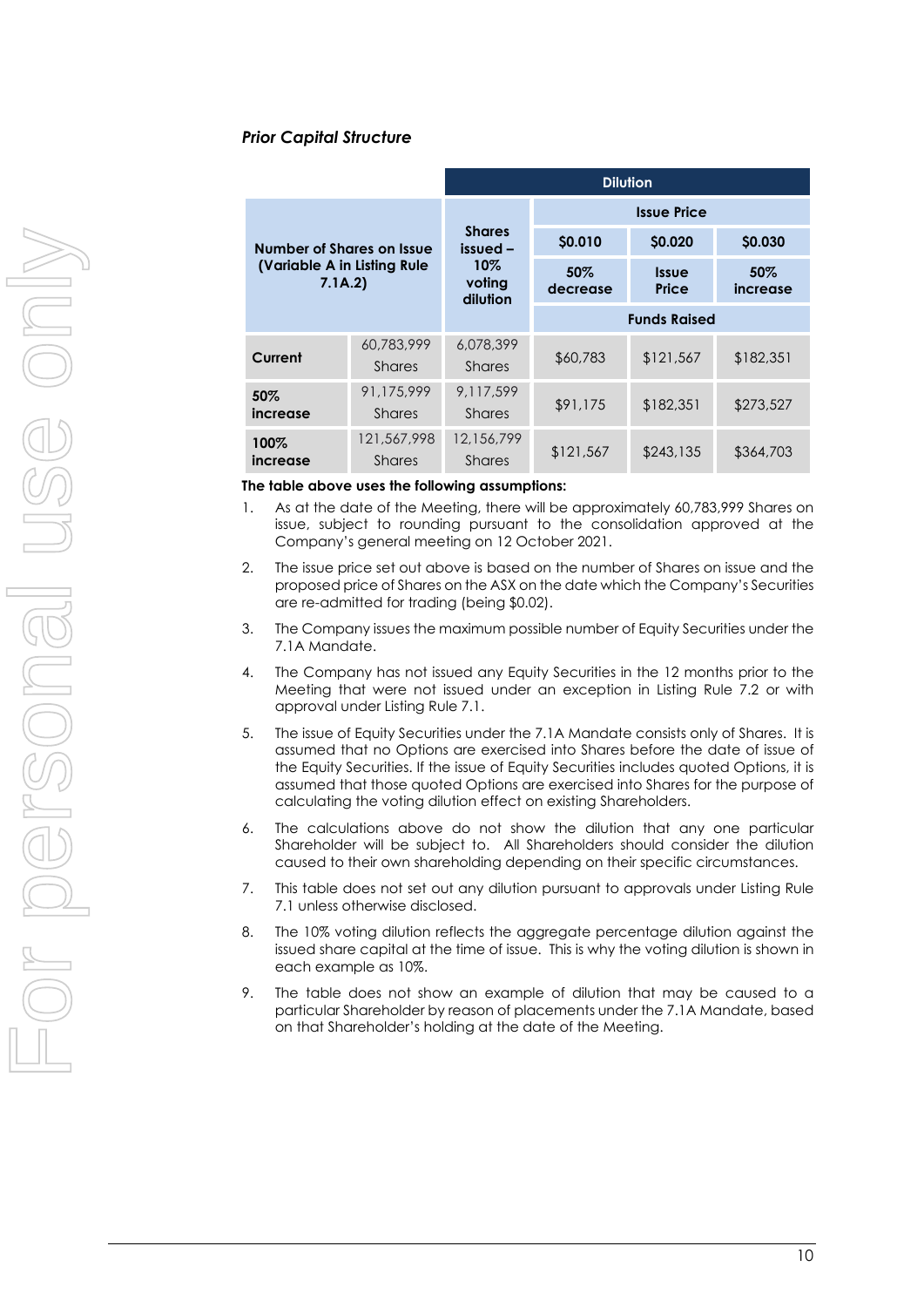#### *Re-instatement Capital Structure*

|                                                                      |                              |                                                           | <b>Dilution</b>     |                                     |                 |  |
|----------------------------------------------------------------------|------------------------------|-----------------------------------------------------------|---------------------|-------------------------------------|-----------------|--|
|                                                                      |                              |                                                           |                     | <b>Issue Price</b>                  |                 |  |
| Number of Shares on Issue<br>(Variable A in Listing Rule)<br>7.1A.2) |                              | <b>Shares</b><br>issued –<br>$10\%$<br>voting<br>dilution | \$0.010             | \$0.020                             | \$0.030         |  |
|                                                                      |                              |                                                           | 50%<br>decrease     | <i><u><b>Issue</b></u></i><br>Price | 50%<br>increase |  |
|                                                                      |                              |                                                           | <b>Funds Raised</b> |                                     |                 |  |
| Current                                                              | 328,283,999<br><b>Shares</b> | 32.828.399<br><b>Shares</b>                               | \$328,283           | \$656,567                           | \$984,851       |  |
| 50%<br>increase                                                      | 492,425,999<br><b>Shares</b> | 49.242.599<br><b>Shares</b>                               | \$492,425           | \$984,851                           | \$1,477,277     |  |
| 100%<br>increase                                                     | 656,567,998<br><b>Shares</b> | 65,656,799<br><b>Shares</b>                               | \$656,567           | \$1,313,135                         | \$1,969,703     |  |

\*The number of Shares on issue (Variable A in the formula) could increase as a result of the issue of Shares that do not require Shareholder approval (such as under a prorata rights issue or scrip issued under a takeover offer) or that are issued with Shareholder approval under Listing Rule 7.1.

#### **The table above uses the following assumptions:**

- 1. As at the date of the Meeting, there will be approximately 60,783,999 Shares on issue, subject to rounding pursuant to the consolidation approved at the Company's general meeting on 12 October 2021.
- 2. Pursuant to the Company's September Notice, the Company issues:
	- a. 225,000,000 Shares at an issue price of \$0.02 per Share to raise a minimum of \$4,500,000; and
	- b. 42,500,000 Shares at a deemed issue price of \$0.02 per Share to the vendors of the Redcastle Gold Project,

refer to the Company's prospectus dated 20 September 2021 for further information.

- 3. The issue price set out above is based on the number of Shares on issue and the proposed price of Shares on the ASX on the date which the Company's Securities are re-admitted for trading (being \$0.02).
- 4. The Company issues the maximum possible number of Equity Securities under the 7.1A Mandate.
- 5. The Company has not issued any Equity Securities in the 12 months prior to the Meeting that were not issued under an exception in Listing Rule 7.2 or with approval under Listing Rule 7.1.
- 6. The issue of Equity Securities under the 7.1A Mandate consists only of Shares. It is assumed that no Options are exercised into Shares before the date of issue of the Equity Securities. If the issue of Equity Securities includes quoted Options, it is assumed that those quoted Options are exercised into Shares for the purpose of calculating the voting dilution effect on existing Shareholders.
- 7. The calculations above do not show the dilution that any one particular Shareholder will be subject to. All Shareholders should consider the dilution caused to their own shareholding depending on their specific circumstances.
- 8. This table does not set out any dilution pursuant to approvals under Listing Rule 7.1 unless otherwise disclosed.
- 9. The 10% voting dilution reflects the aggregate percentage dilution against the issued share capital at the time of issue. This is why the voting dilution is shown in each example as 10%.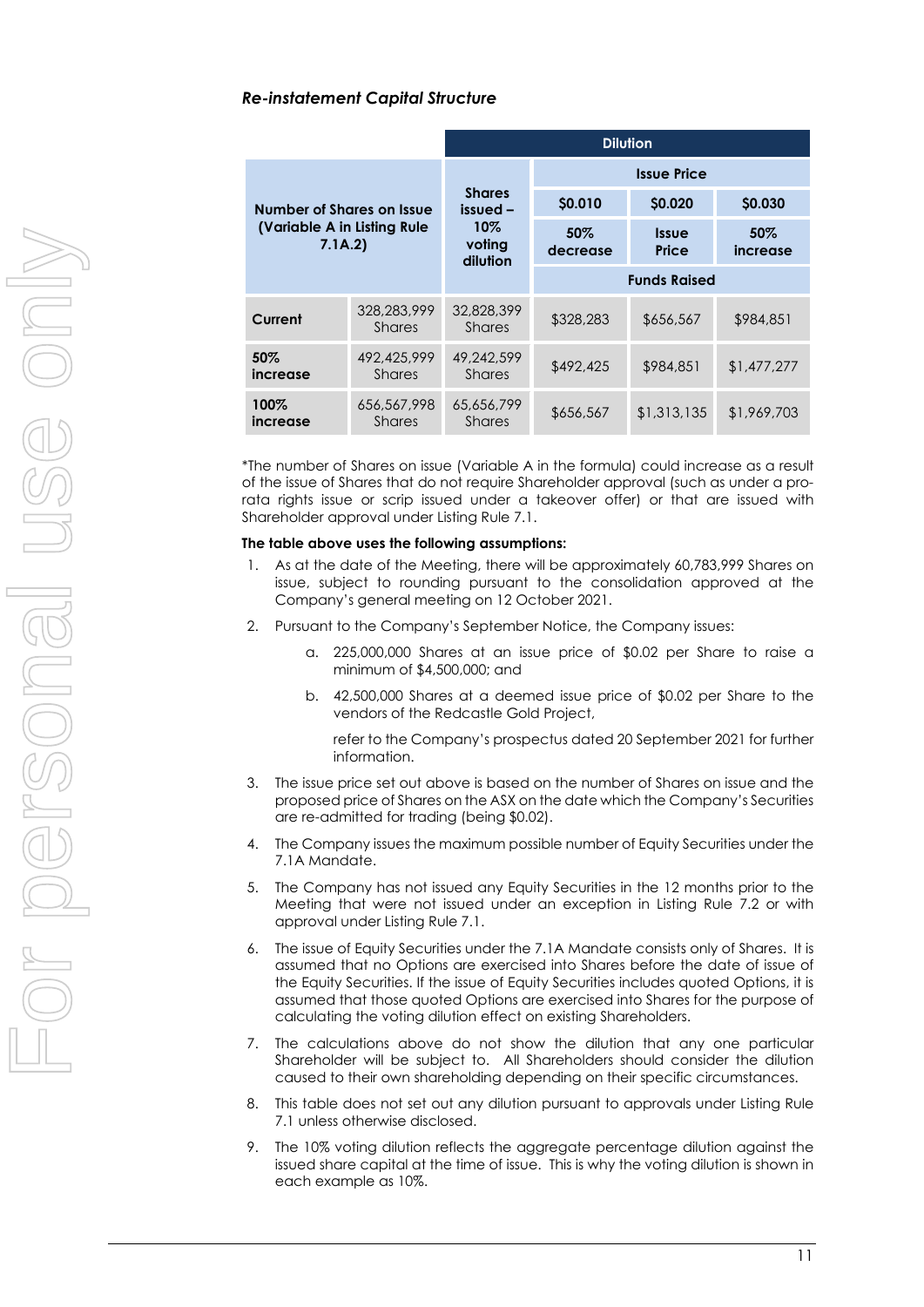10. The table does not show an example of dilution that may be caused to a particular Shareholder by reason of placements under the 7.1A Mandate, based on that Shareholder's holding at the date of the Meeting.

Shareholders should note that there is a risk that:

- (i) the market price for the Company's Shares may be significantly lower on the issue date than on the date of the Meeting; and
- (ii) the Shares may be issued at a price that is at a discount to the market price for those Shares on the date of issue.

#### (e) **Allocation policy under the 7.1A Mandate**

The recipients of the Equity Securities to be issued under the 7.1A Mandate have not yet been determined. However, the recipients of Equity Securities could consist of current Shareholders or new investors (or both), none of whom will be related parties of the Company.

The Company will determine the recipients at the time of the issue under the 7.1A Mandate, having regard to the following factors:

- (i) the purpose of the issue;
- (ii) alternative methods for raising funds available to the Company at that time, including, but not limited to, an entitlement issue, share purchase plan, placement or other offer where existing Shareholders may participate;
- (iii) the effect of the issue of the Equity Securities on the control of the Company;
- (iv) the circumstances of the Company, including, but not limited to, the financial position and solvency of the Company;
- (v) prevailing market conditions; and
- (vi) advice from corporate, financial and broking advisers (if applicable).

#### (f) **Previous approval under Listing Rule 7.1A**

The Company previously obtained approval from its Shareholders pursuant to Listing Rule 7.1A at its annual general meeting held on 30 November 2018 (**Previous Approval**).

During the 12 month period preceding the date of the Meeting, being on and from 29 November 2020, the Company has not issued any Equity Securities pursuant to the Previous Approval.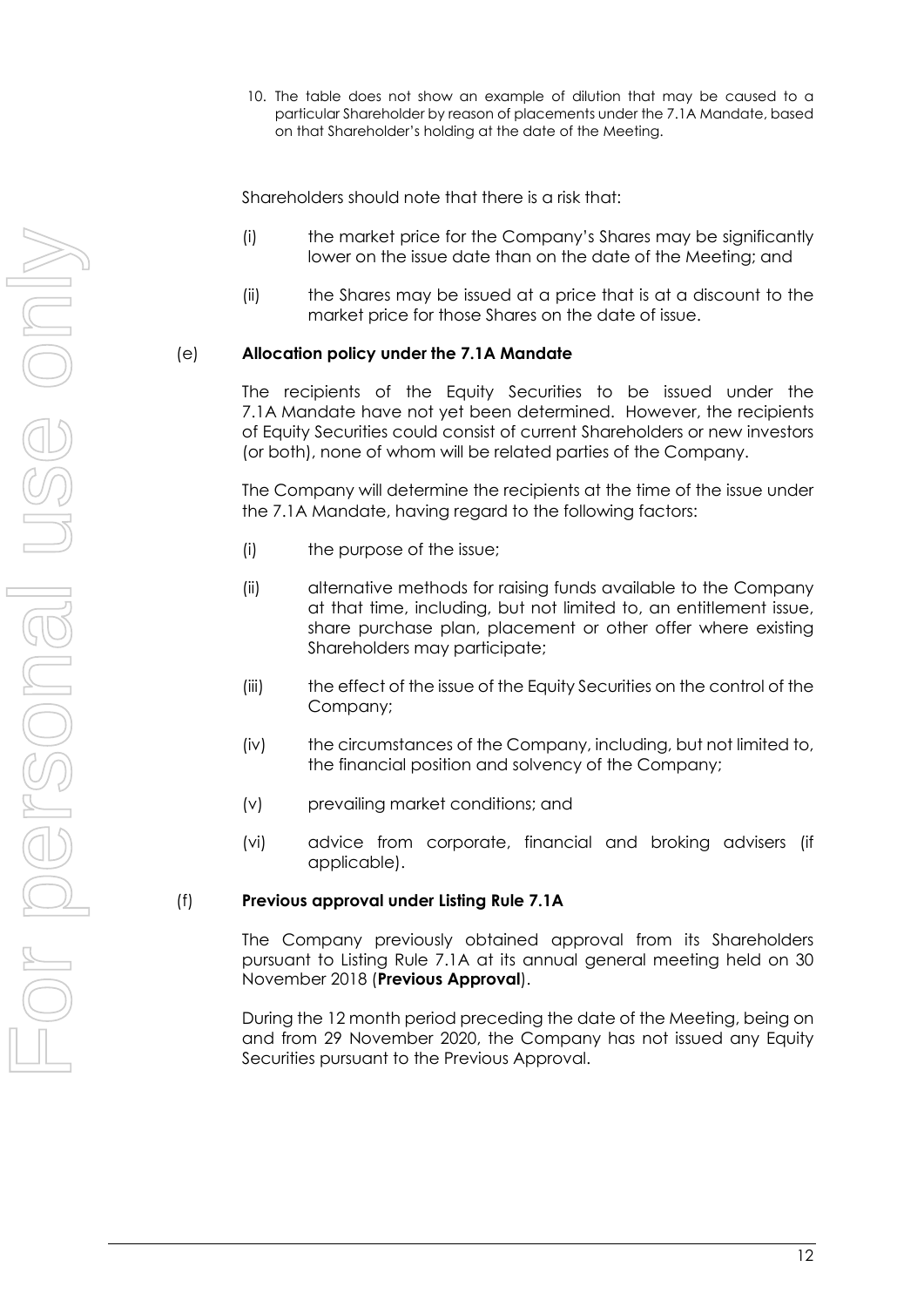# **GLOSSARY**

**\$** means Australian dollars.

**7.1A Mandate** has the meaning given in Section 5.1.

**Annual General Meeting** or **Meeting** means the meeting convened by the Notice.

**ASIC** means the Australian Securities & Investments Commission.

**ASX** means ASX Limited (ACN 008 624 691) or the financial market operated by ASX Limited, as the context requires.

**Board** means the current board of directors of the Company.

**Business Day** means Monday to Friday inclusive, except New Year's Day, Good Friday, Easter Monday, Christmas Day, Boxing Day, and any other day that ASX declares is not a business day.

**Chair** means the chair of the Meeting.

**Closely Related Party** of a member of the Key Management Personnel means:

- (g) a spouse or child of the member;
- (h) a child of the member's spouse;
- (i) a dependent of the member or the member's spouse;
- (j) anyone else who is one of the member's family and may be expected to influence the member, or be influenced by the member, in the member's dealing with the entity;
- (k) a company the member controls; or
- (l) a person prescribed by the Corporations Regulations 2001 (Cth) for the purposes of the definition of 'closely related party' in the Corporations Act.

**Company** means Transcendence Technologies Limited (to be renamed 'Redcastle Resources Limited') (ACN 096 781 716).

**Constitution** means the Company's constitution.

**Corporations Act** means the *Corporations Act 2001* (Cth).

**Directors** means the current directors of the Company.

**Equity Securities** includes a Share, a right to a Share or Option, an Option, a convertible security and any security that ASX decides to classify as an Equity Security.

**Explanatory Statement** means the explanatory statement accompanying the Notice.

**Key Management Personnel** has the same meaning as in the accounting standards issued by the Australian Accounting Standards Board and means those persons having authority and responsibility for planning, directing and controlling the activities of the Company, or if the Company is part of a consolidated entity, of the consolidated entity, directly or indirectly, including any director (whether executive or otherwise) of the Company, or if the Company is part of a consolidated entity, of an entity within the consolidated group.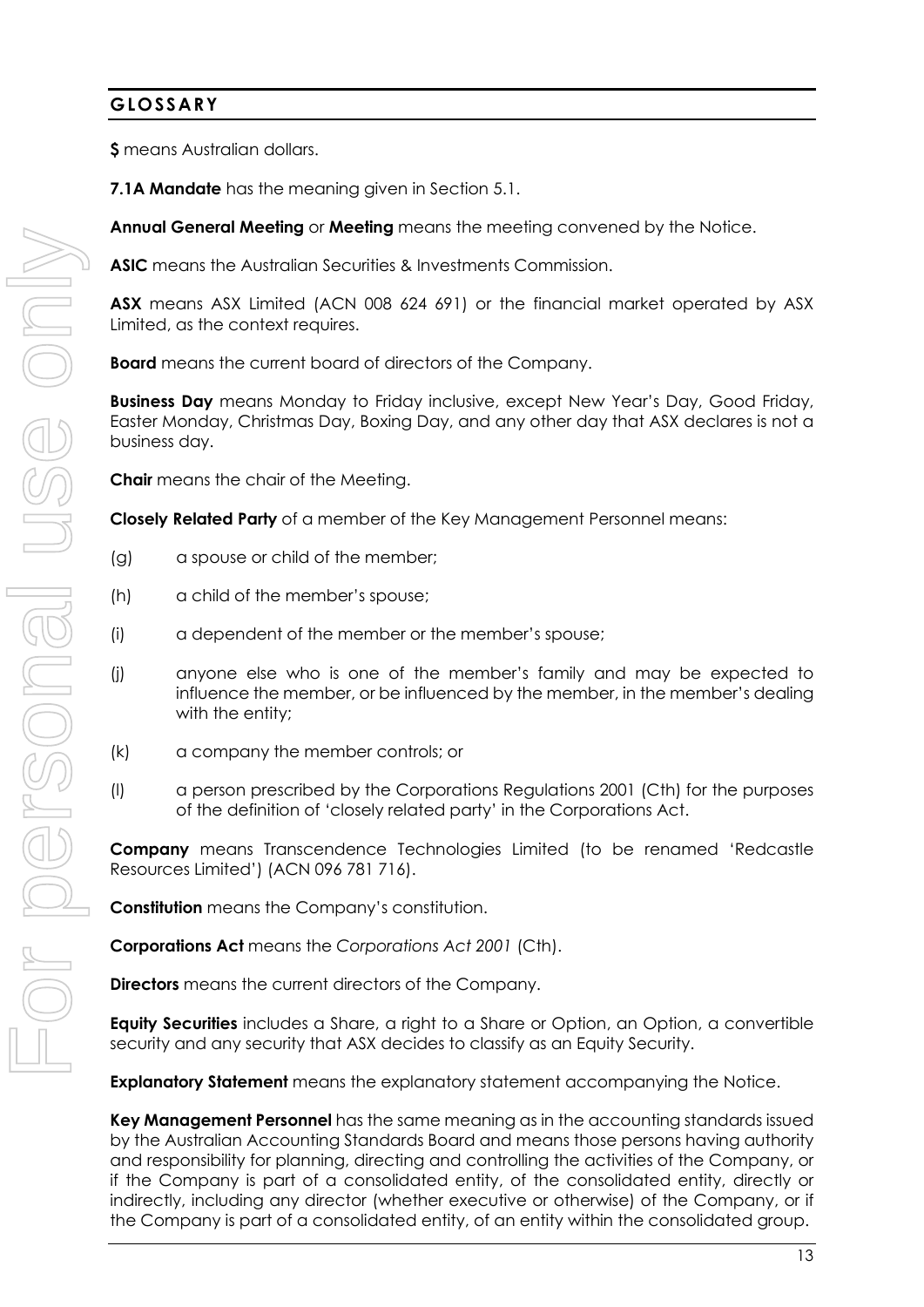**Listing Rules** means the Listing Rules of ASX.

**Notice** or **Notice of Meeting** means this notice of meeting including the Explanatory Statement and the Proxy Form.

**Proxy Form** means the proxy form accompanying the Notice.

**Remuneration Report** means the remuneration report set out in the Director's report section of the Company's annual financial report for the year ended 30 June 2021.

**Resolutions** means the resolutions set out in the Notice, or any one of them, as the context requires.

**Section** means a section of the Explanatory Statement.

**Security** has the same meaning as that given in the ASX Listing Rules.

**Share** means a fully paid ordinary share in the capital of the Company.

**Shareholder** means a registered holder of a Share.

**Variable A** means "A" as set out in the formula in Listing Rule 7.1A.2.

**WST** means Western Standard Time as observed in Perth, Western Australia.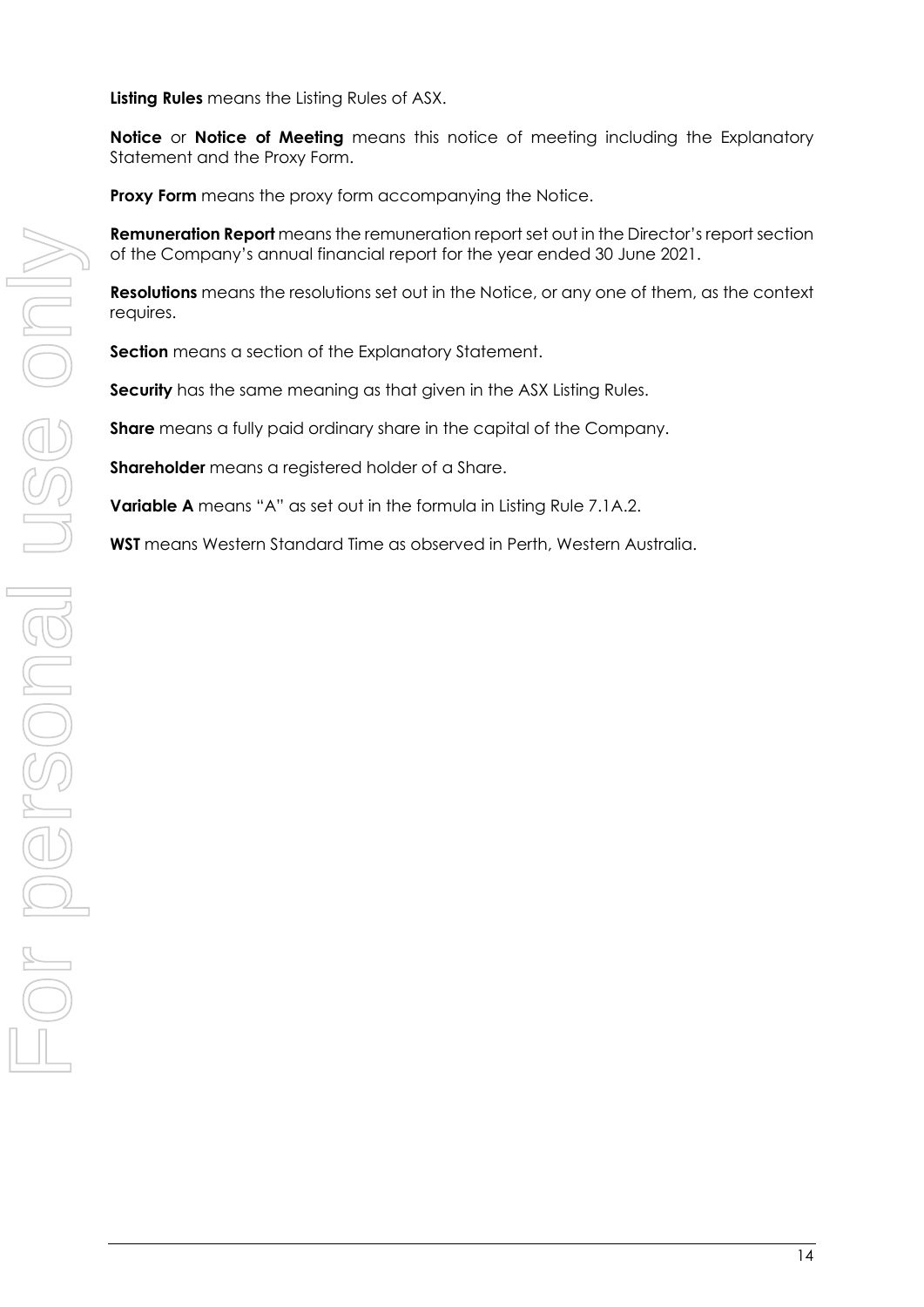# ISS ONIV For personal use only or persona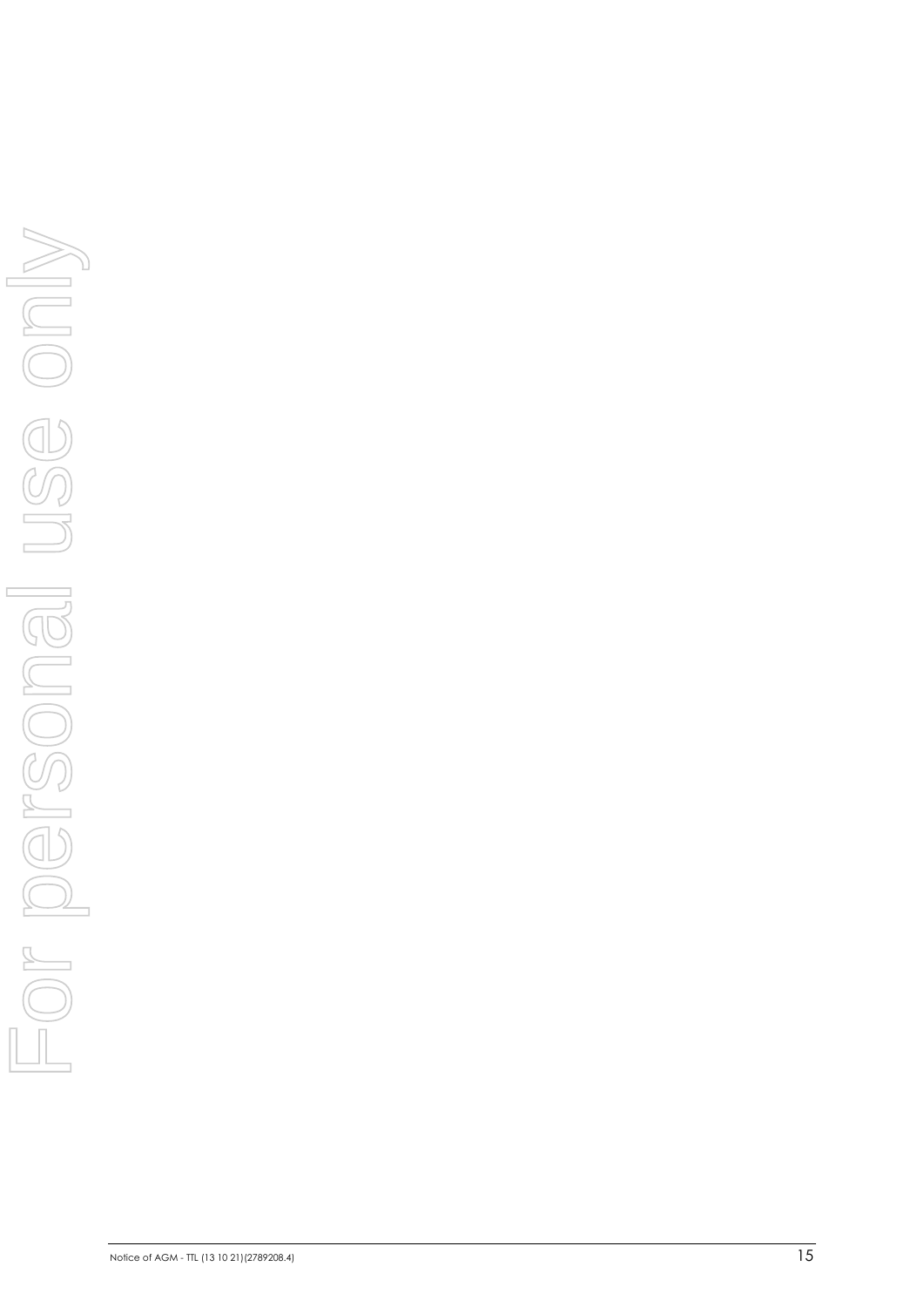

**TRANSCENDENCE TECHNOLOGIES LIMITED | ACN 096 781 716**

# **Proxy Voting Form**

**If you are attending the meeting in person, please bring this with you for Securityholder registration.**

**Holder Number:**

Your proxy voting instruction must be received by **11:00am (WST) on Saturday 27 November 2021,** being **not later than 48 hours** before the commencement of the Meeting. Any Proxy Voting instructions received after that time will not be valid for the scheduled Meeting.

#### **SUBMIT YOUR PROXY VOTE ONLINE**

# **Vote online at<https://investor.automic.com.au/#/loginsah>**

**Login & Click on 'Meetings'. Use the Holder Number as shown at the top of this Proxy Voting form.**

✓ **Save Money:**

**√ It's Quick and Secure:** provides you with greater privacy, eliminates any postal delays and the risk of potentially getting lost in transit.

**√ Receive Vote Confirmation:** instant confirmation that uour vote has been processed. It also allows uou to amend uour vote if required.

# **SUBMIT YOUR PROXY VOTE BY PAPER**

**Complete the form overleaf in accordance with the instructions set out below.**

**YOUR NAME AND ADDRESS**

The name and address shown above is as it appears on the Company's share register. If this information is incorrect, and you have an Issuer Sponsored holding, you can update your address through the investor portal: **https://investor.automic.com.au/#/home** Shareholders sponsored by a broker should advise their broker of any changes.

#### **STEP 1 – APPOINT A PROXY**

If you wish to appoint someone other than the Chair of the Meeting as your proxy, please write the name of that Individual or body corporate. A proxy need not be a Shareholder of the Company. Otherwise if you leave this box blank, the Chair of the Meeting will be appointed as your proxy by default. **DEFAULT TO THE CHAIR OF THE MEETING**

Any directed proxies that are not voted on a poll at the Meeting will default to the Chair of the Meeting, who is required to vote these proxies as directed. Any undirected proxies that default to the Chair of the Meeting will be voted according to the instructions set out in this Proxy Voting Form, including where the Resolutions are connected directly or indirectly with the remuneration of KMP.

#### **STEP 2 - VOTES ON ITEMS OF BUSINESS**

You may direct your proxy how to vote by marking one of the boxes opposite each item of business. All your shares will be voted in accordance with such a direction unless you indicate only a portion of voting rights are to be voted on any item by inserting the percentage or number of shares you wish to vote in the appropriate box or boxes. If you do not mark any of the boxes on the items of business, your proxy may vote as he or she chooses. If you mark more than one box on an item your vote on that item will be invalid. For Personal USUBN<br>
For Personal USUBN<br>
For Personal USUBN<br>
For Personal USUBN<br>
Complete Your NAT<br>
For Personal USUBN<br>
Complete Resonal USUBN<br>
Complete Resonal USUBN<br>
Complete Resonal USUBN<br>
Complete Resonal USUBN<br>
Complet

#### **APPOINTMENT OF SECOND PROXY**

You may appoint up to two proxies. If you appoint two proxies, you should complete two separate Proxy Voting Forms and specify the percentage or number each proxy may exercise. If you do not specify a percentage or number, each proxy may exercise half the votes. You must return both Proxy Voting Forms together. If you require an additional Proxy Voting Form, contact Automic Registry Services.

#### **SIGNING INSTRUCTIONS**

**Individual**: Where the holding is in one name, the Shareholder must sign.

**Joint holding**: Where the holding is in more than one name, all Shareholders should sign.

**Power of attorney**: If you have not already lodged the power of attorney with the registry, please attach a certified photocopy of the power of attorney to this Proxy Voting Form when you return it.

**Companies**: To be signed in accordance with your Constitution. Please sign in the appropriate box which indicates the office held by you. **Email Address**: Please provide your email address in the space provided.

**By providing your email address, you elect to receive all communications despatched by the Company electronically (where legally permissible) such as a Notice of Meeting, Proxy Voting Form and Annual Report via email.**

#### **CORPORATE REPRESENTATIVES**

If a representative of the corporation is to attend the Meeting the appropriate 'Appointment of Corporate Representative' should be produced prior to admission. A form may be obtained from the Company's share registry online at https://automic.com.au.

 $\mathsf L$  +  $\mathsf +$